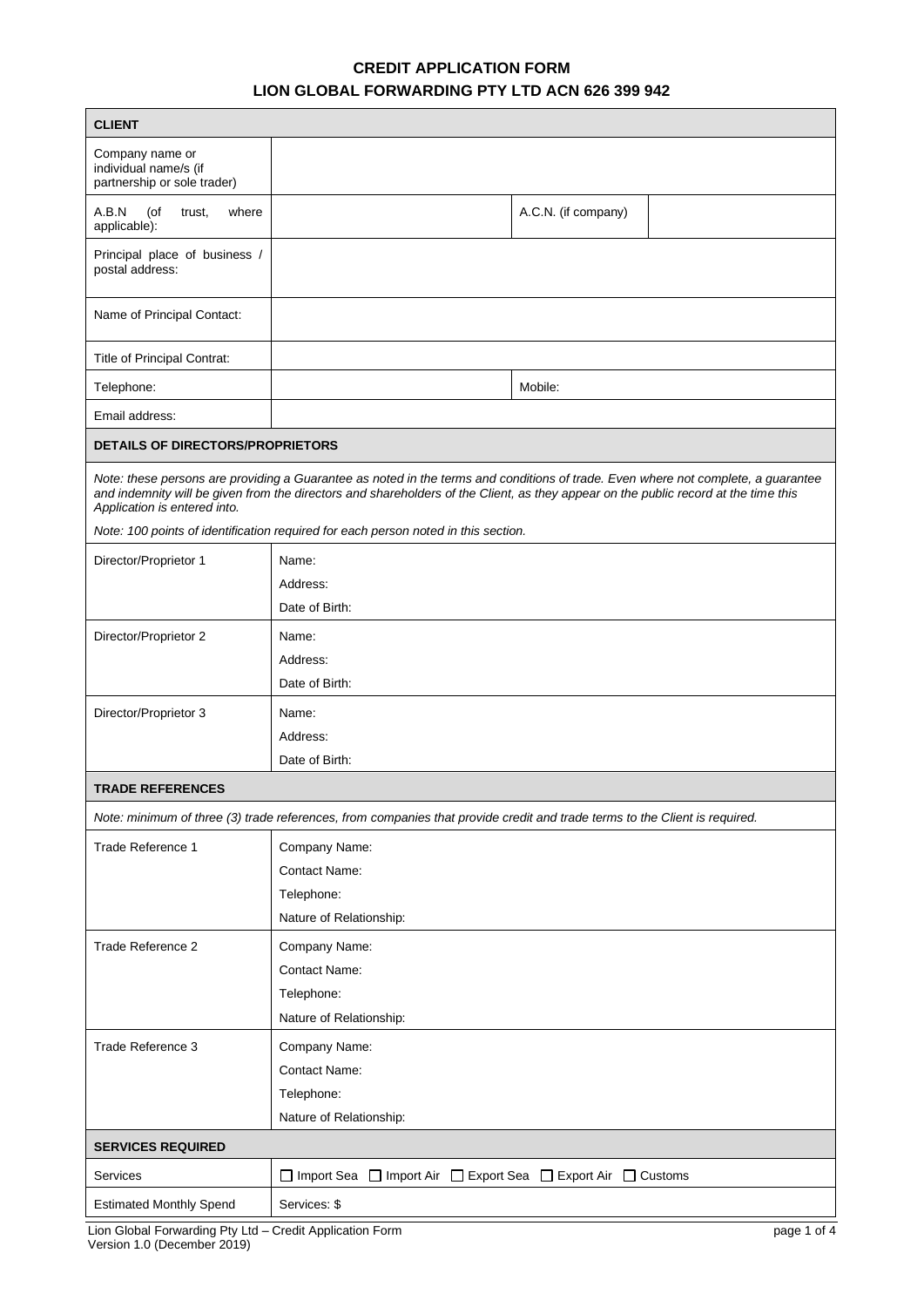|       | Duty/GST: \$ |
|-------|--------------|
|       | Other: \$    |
| Terms |              |

I/We the Client have read and understand the "**Terms and Conditions of Trade – Version 1.0 December 2019**" which form part of, and are intended to be read in conjunction with this Credit Application Form and agree to be bound by these conditions.

I/We the Client have read and understand the "**Terms and Conditions of Trade – Version 1.0 December 2019**" which will form the agreement each time I/We request any services from Lion Global Forwarding Pty Ltd.

I/We the named Directors/Proprietors hereby acknowledge and accept guarantee and indemnity given in favour of the Client for the benefit of Lion Global Forwarding Pty Ltd.

I/We the named Client and each Director/Proprietor acknowledge and agree that Lion Global Forwarding Pty Ltd will undertake relevant credit checks on us and consent to the disclosure of our personal information for this purpose and those purposes outlined in the Terms and Conditions of Trade.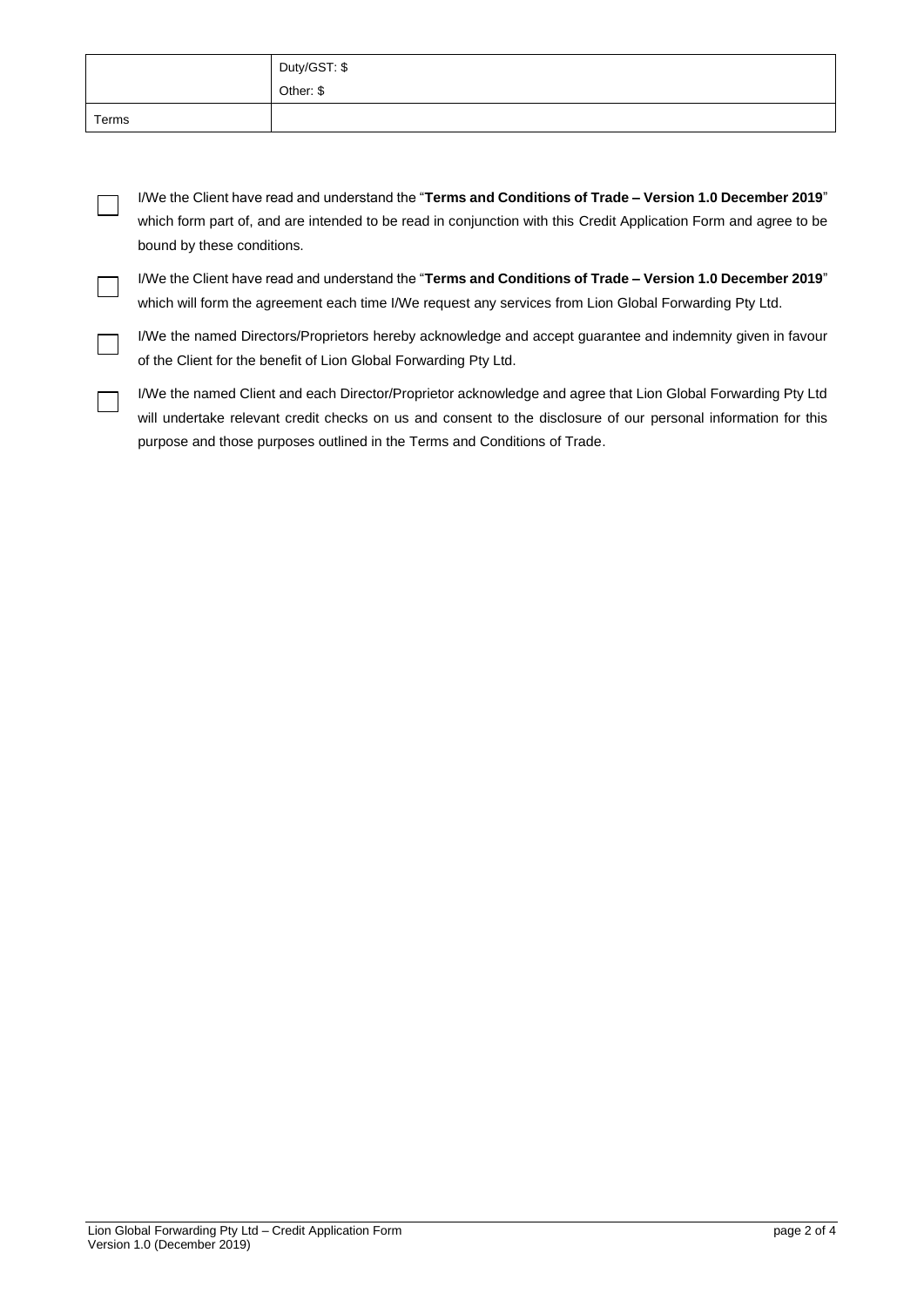# **Execution**

The Client understands and agrees to the terms, acknowledges the matters to be acknowledged and declares the statements made to be true and correct.

Signed, acknowledged and declared for and on behalf of the Client and executed as a deed:

| Name of Buyer:   |                                       |                  |                  |
|------------------|---------------------------------------|------------------|------------------|
| *ACN:            |                                       |                  |                  |
| <b>Date</b>      |                                       |                  |                  |
| Name:            |                                       | Name:            |                  |
|                  |                                       |                  |                  |
| <b>Position:</b> | Director/Sole Director/Trader/Partner | <b>Position:</b> | Director/Partner |
| Signed:          |                                       | Signed:          |                  |

*Notes: Please cross out the position/s which do not apply. If signing on behalf of a company, at least two directors must sign this acknowledgement The ACN must be completed for a company*

## **GUARANTEE SECTION**

### **THIS APPLICATION CANNOT BE CONSIDERED UNLESS THIS SECTION IS SIGNED**

Each Guarantor declares they have read this Credit Application Form and Terms and Conditions of Trade (including in particular clause 19), confirms their request for Lion Global Forwarding Pty Ltd to supply the services to the Client; agrees to be bound as a party to the Terms and Conditions of Trade; and intends to execute and enter into these presents as a deed.

### **SIGNED SEALED** and **DELIVERED** by each Guarantor:

| <b>Execution Date:</b>               | <b>Execution Date:</b>               |  |
|--------------------------------------|--------------------------------------|--|
| Name of<br><b>Guarantor:</b>         | Name of<br><b>Guarantor:</b>         |  |
| <b>Position (please</b><br>specify): | <b>Position (please</b><br>specify): |  |
| Signed:                              | Signed:                              |  |
| <b>Witness Name:</b>                 | <b>Witness Name:</b>                 |  |
| <b>Witness Signature:</b>            | <b>Witness Signature:</b>            |  |

Accepted by Lion Global Forwarding Pty Ltd ACN 626 399 942 by its authorised agent:

Date: \_\_ \_ / \_\_ \_ / \_\_ \_ \_ \_ \_

for Lion Global Forwarding Pty Ltd